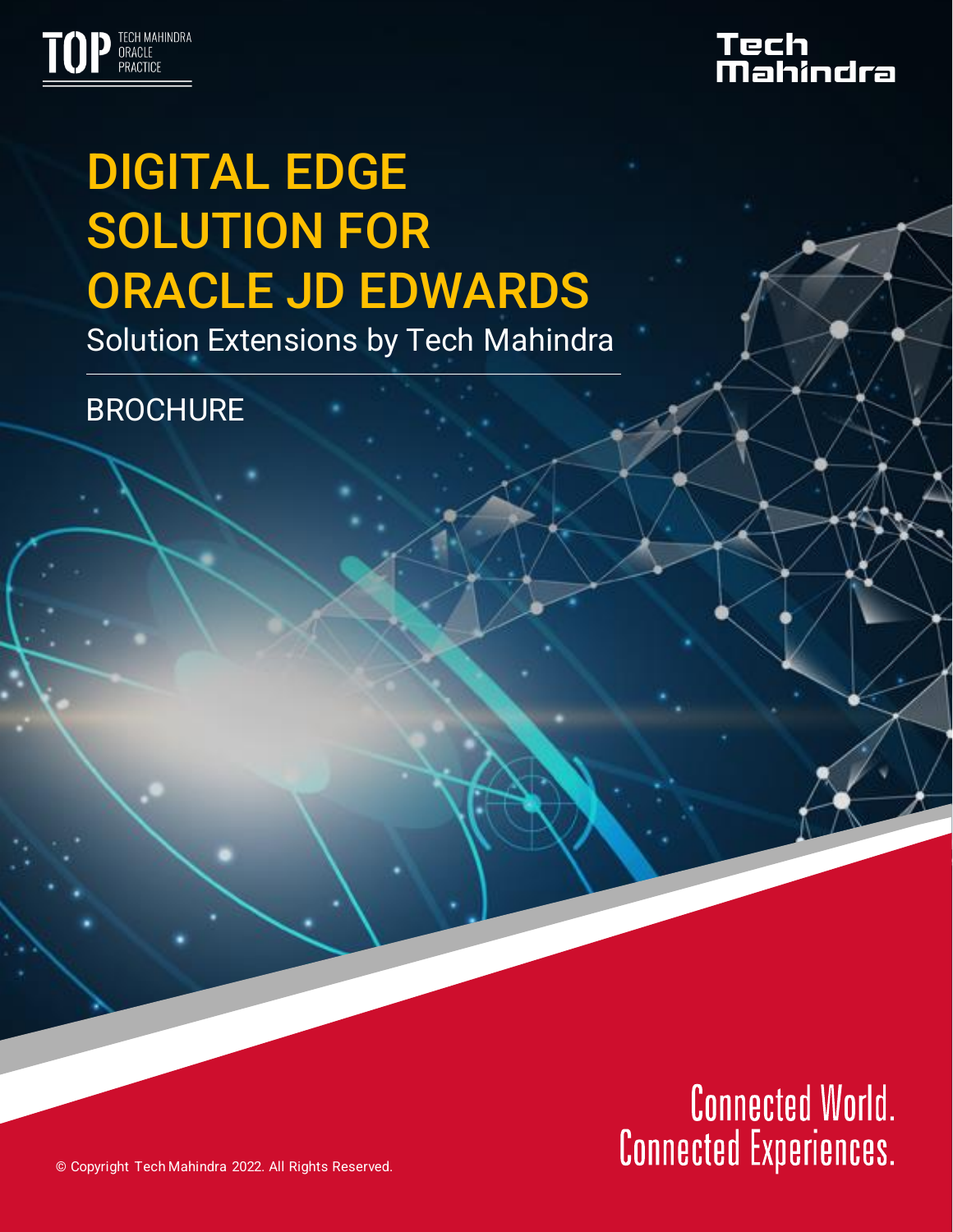### **Summary**

The edge is where innovation happens! To provide our customer with an edge, Tech Mahindra offers a comprehensive portfolio of Digital Edge Solutions for Oracle JD Edwards which includes JDE password self service, PO approval chatbot, customer service bot, mobile inventory management.

These solution extensions provides you an edge to your existing Oracle JD Edwards environment by enabling password self-service, enhancing customer service, automated purchase order approvals, mobility to inventory management.



#### **JDE Password Self Service**

#### Business Case

Analysts estimate that the average user resets his password between 1.5 and 5 times annually depending on the level of security. As a result, up to 30% - 50% of IT helpdesk calls are related to resetting a user's password. Every minute spent on resetting passwords adds to the overall cost of the organization.

In absence of any password self service tool in JDE, customers are spending more time, efforts and cost in resetting passwords for their JDE users. Cost savings and operational improvements can be made through implementing self-service solutions for resetting the password in JDE by end users directly and without relying on CNC (configurable network computing) .

#### Solution Overview

Tech Mahindra developed a password self service tool which can help end user reset their password with any admin support. This helps organizations save cost, resource and uptime for end users.



Figure 1 : Forgot password link

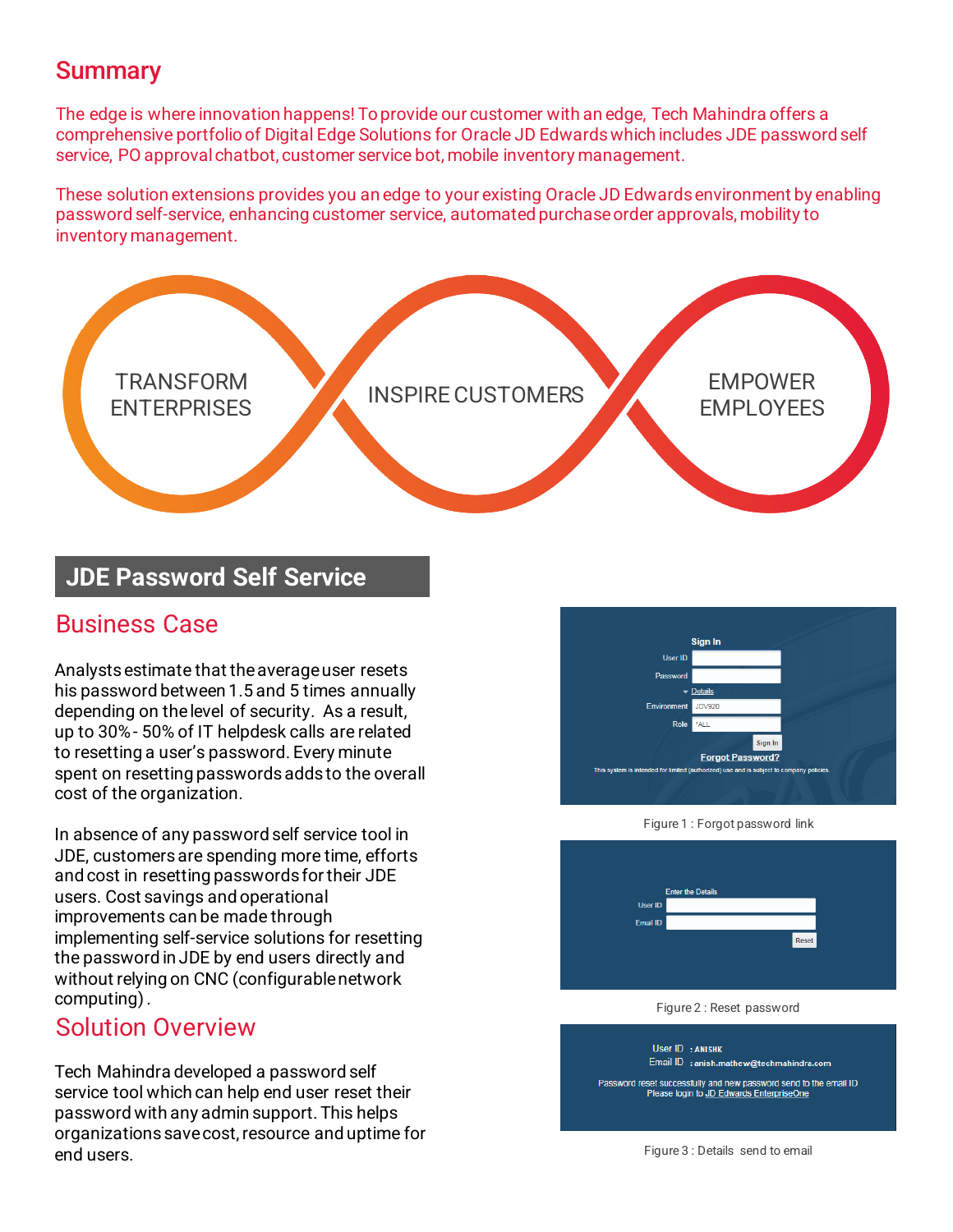# Solution Details

- Password self service is a convenient, webbased end user, password reset tool
- Empowers business users through selfservice to reset password 24/7 without help of CNC or helpdesk support.
- Developed using standard JDE REST APIs (application program interface) and without any customization to JDE business objects
- Seamless integration with JD Edwards EnterpriseOne.
- Solution compliant with JDE security.
- Automatic random password generation and communication to users.
- Password reset self service is easy integration with JDE through REST interface

# Purchase Order Approval Chatbot

# Business Case

Procurement manager are busy with lot of supply chain management activities and may not have access to JDE system all the time for performing purchase order approval. Chatbot approval allows the flexibility to approve purchase order anywhere and anytime.

# Solution Overview

Tech Mahindra developed purchase order approval chatbot using standard Oracle JDE orchestrations powered by Oracle Digital Assistant and Microsoft.

# Solution Architecture



# **Benefits**



Cost savings and operational improvements through PSS (password self service) enforces password complexity so you can minimize exposure to risk.



Minimizes administration and centralized console can reduce password resets and account unlocks by as much as 70%.



Password reset self service satisfies most IT security regulatory requirements.



Password reset self service is easy integration with JDE through REST interface.



Enhances the end-user service level through 24/7 availability.

Reduces maintenance cost and password helpdesk calls by 30-50%.

# Solution Details

- Chatbot provides with the following key details enabling approver with the desired information for approving the purchase orders.
	- $\checkmark$  A list of purchase order awaiting approvals.
	- $\checkmark$  Item, supplier and order related information.
- Approver can approve the order based on the information provided by the bot
- Incorporated sales order inquiry and purchase order approval in chatbot
- Users can inquire the order details by providing sales order number.
- The chatbot is compliant to JDE security policy
- Accessible through multiple channels like MS Teams, WhatsApp
- create the intents and entities • Used Oracle Digital Assistant cloud service to

# er <mark>Benefits</mark> approval of purchase order

- Faster approval of purchase order  $\hspace{0.1mm}$
- Reduction in purchase order cycle time
- Enhanced procurement efficiency
- $\blacksquare$  Improved productivity
- A new-age IT experience for employees with real-time mobile access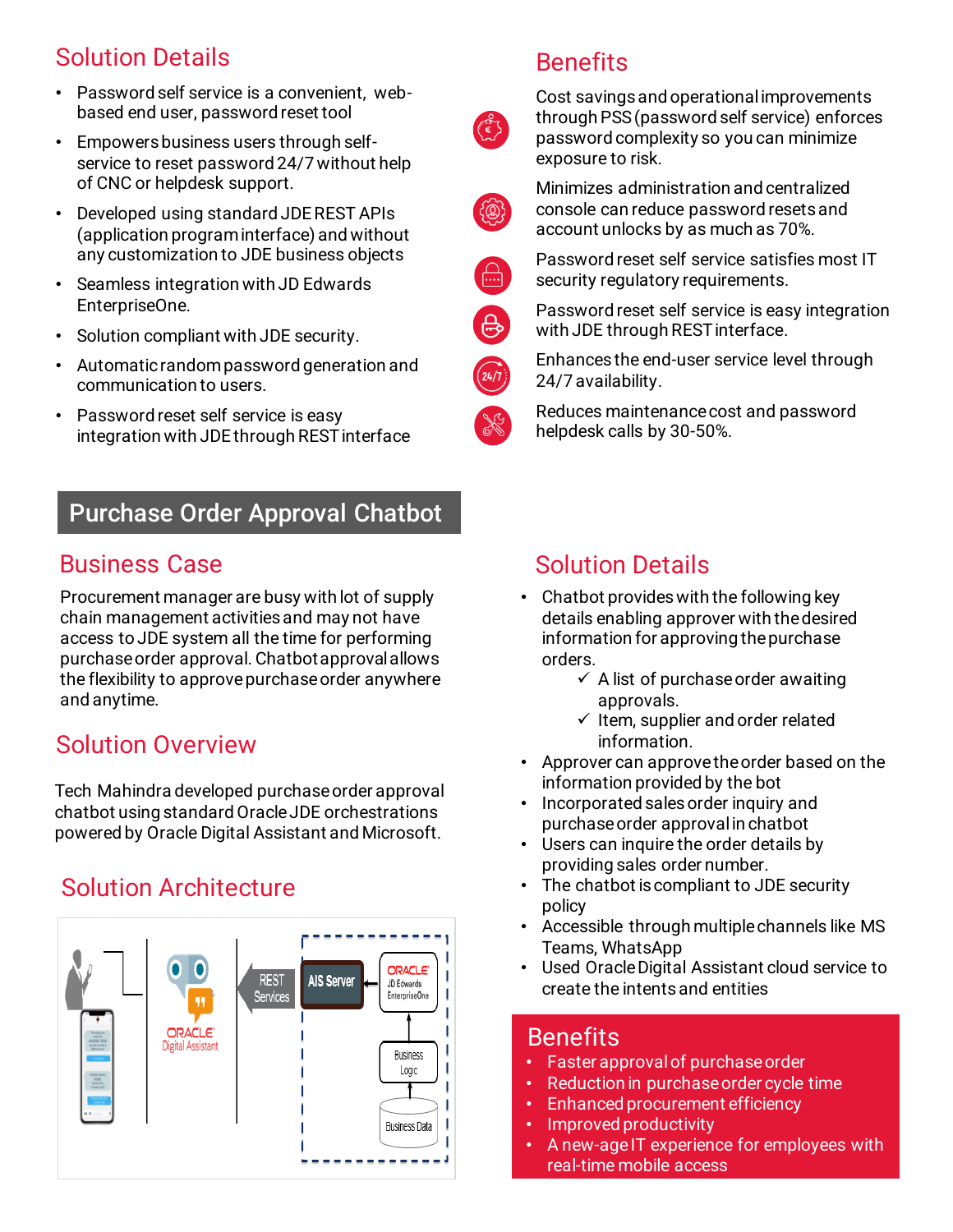## Business Case

Responding to customer's call for order status is a monotonous and time-consuming task with the possibility of human error. Customers always complains about long delayed responses

#### Solution Overview

Tech Mahindra has built customer service BOT for automatic replying after reading emails and fetching required details from JDE using Oracle JDE Orchestration and RPA (Rapid Process Automation) tool.

# Solution Details

- Customer service BOT provides customer with the following key sales order details:
	- Status of sales orders
	- Item wise shipping date
- Customer has the flexibility to get the order status 24 x 7 without calling customer service help desk through emails.
- Reduced help desk cost by providing automation to help desk functionality.
- Ability to enhance the BOT with ML (machine learning) and NLP (natural language processing).

# Solution Architecture



#### **Benefits**

- Response from a bot takes 10-15 seconds in comparison to 5-10 minutes of a traditional phone call response
- Quick and accurate response
- Productivity  $-$  save time and cost
- Reduced human errors
- This CHATBOT offers instant resolutions with 24/7 conversational support with consistent user experience
- Automate and manage customer touchpoints to scale up both customer service and experience.

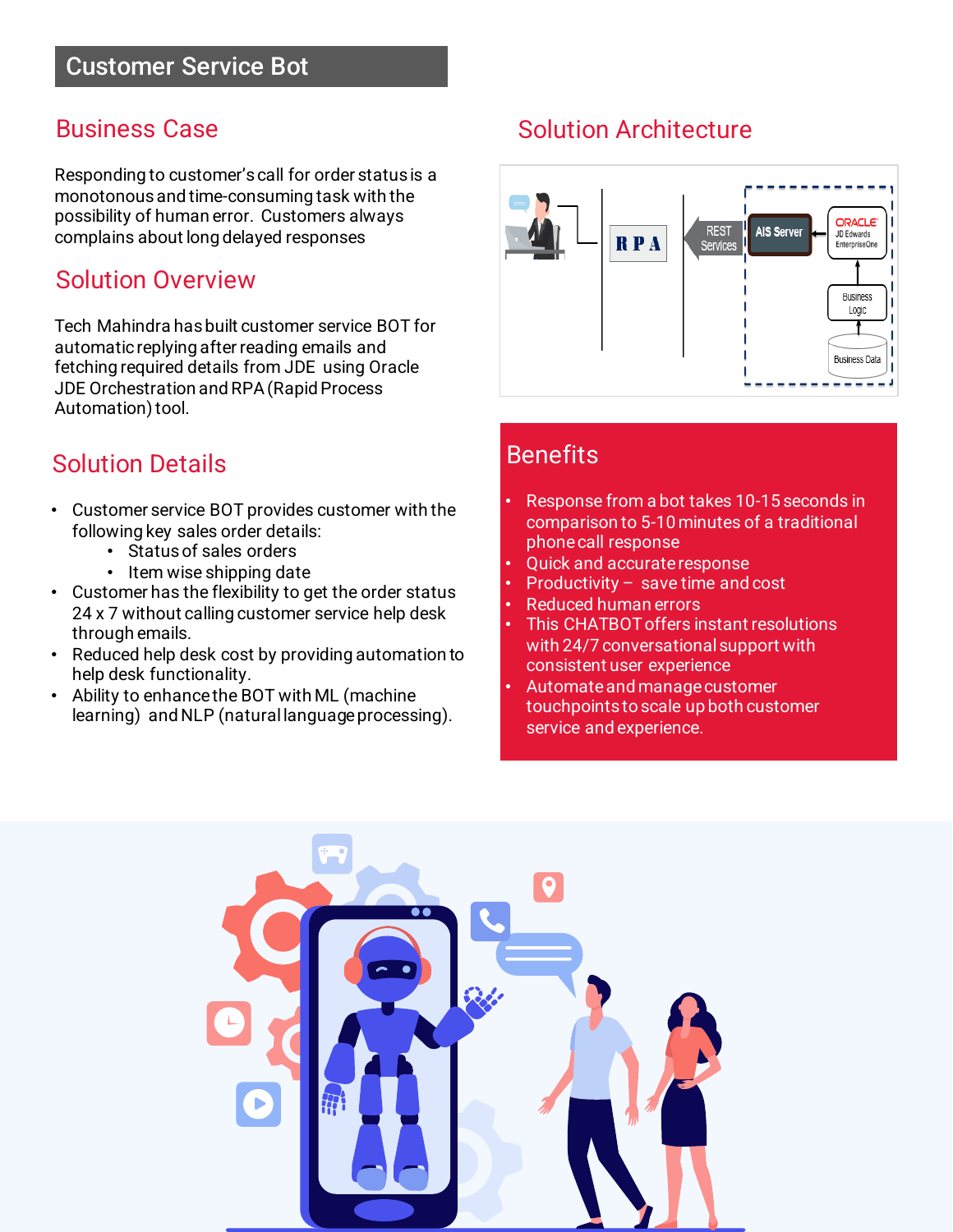#### Business Case

Development of mobile application was necessitated due to non-availability of JDE mobile app for purchase order receipt and shipment confirmation to help customer meet the business requirement with a reduced TCO (total cost of ownership).

## Solution Overview

Tech Mahindra mobile inventory management enables automated mobile solution for purchase order receipts and shipment confirmation enabled with QR / barcode scanning. The use of mobile devices results in an improved data accuracy, mobility and convenience, streamlining movement, counts, while reducing human errors.

## Solution Details

- Development and implementation of JDE mobile application for below functionalities using standard JDE Orchestration and REST APIs:
	- $\checkmark$  Purchase order receipts / shipment confirmation with user friendly screen and fewer fields
	- $\checkmark$  Integrated QR code scanning functionality to eliminate manual entry of item number and other related details
	- $\checkmark$  Modern user experience for critical tasks on device of choice



#### **Benefits**

- Increased efficiency up to 40 % efficiency in **Warehouse**
- Available on IoS and Android
- Works in offline mode
- Scans barcode / QR code using the same mobile app
- No recurring license support cost
- More efficient warehouse management activities
- Reduces processing time to complete and update the transactions in the system
- Real time information on purchase receipts and shipments.